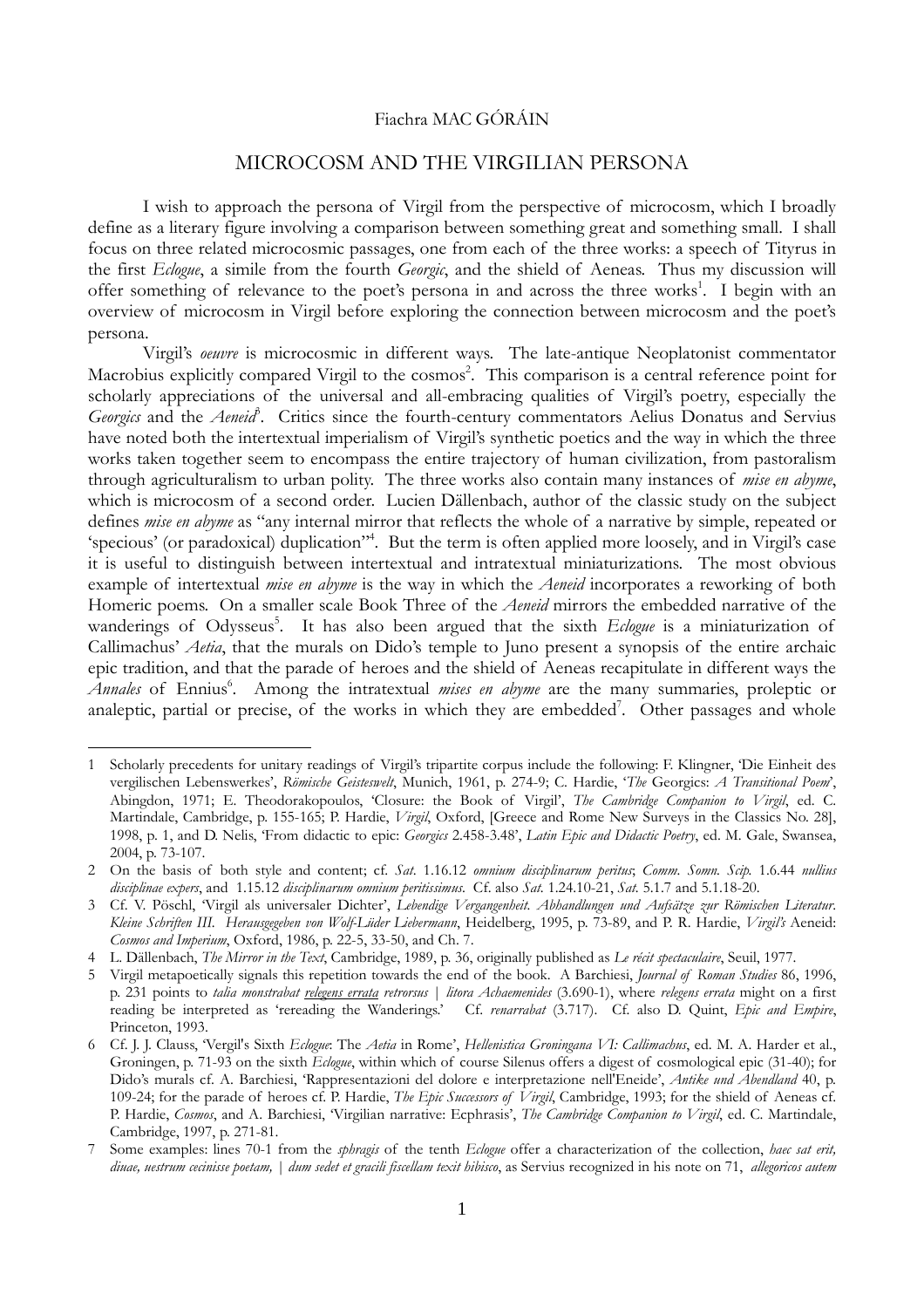books have been read as mirroring either the contours of the surrounding work, or some of its more important thematic thrusts<sup>8</sup>. Even the epic's *incipit*, *Arma uirumque* is a microcosm both intra- and intertextual. Insofar as *Arma uirumque* is the poem's title, *Arma uirumque cano* means both 'I sing of arms and the man' and also 'I am singing the *Aeneid*.' But the phrase also points to the poem's status as a microcosm of both Homeric epics<sup>9</sup>.

Microcosm offers a privileged locus for accessing the poet's persona. First of all many of these microcosmic passages occur within the poet's direct self-representations and are deeply implicated in his literary and generic self-positioning. Secondly, many others are focalized through an internal narrator or surrogate author, and in all of these cases there is either a clear echo of words in the poet's voice or of some part of his work, or a miniaturizing allusion to one or more of his models. Surrogate authors are often considered refractions of the poet's persona, just as internal audiences or viewers may be considered surrogate external readers. Fowler, Hardie and others have discussed analogies between acts of composition and reading within the poem, and our reaction to the poem as external readers. Fowler in particular has addressed the special connection between *mise en abyme* and authorial surrogacy<sup>10</sup>. The present *opusculum* situates itself within this scholarly tradition by considering three related microcosmic passages which are fundamental to an understanding of Virgil's literary, generic and ideological negotiations.

I would argue that Virgil's microcosmic preoccupations can be traced back to the first *Eclogue*, to the second speech of Tityrus, who may be read as a surrogate author. The intermittent identification of Tityrus with the authorial voice goes back to Servius (*Comm*. *Buc.* 1.1 *hoc loco Tityri sub persona Vergilium debemus accipere, non tamen ubique sed tantum ubi exigit ratio*), and it has been a pervasive idea, though not universally accepted, in the history of criticism<sup>11</sup>. But of course the *Eclogues* are famous for their obfuscation of the authorial voice, and Tityrus is only one of many herdsmen who could be considered authorial surrogates. He responds as follows to Meliboeus' enquiry about the identity of the god who has allowed him to keep his lands (19-25):

*significat se composuisse hunc libellum tenuissimo stilo*. The first four lines of the *Georgics* programme the content of the four books; cf. Servius ad loc. Cf. R. A. B. Mynors, *Virgil.* Georgics, Oxford, 1990 and S. J. Harrison, 'Laudes Italiae (*Georgics* 2.136-175): Virgil as a Caesarian Hesiod', *Patria diversis gentibus una? Unita politica e identita etniche nell'Italia antica*, ed. G. Urso, Milan, 2008, p. 231-42, on *Geo.* 2.143-8 and on the *Laudes Italiae* (*Geo.* 2.136-76) and the *sphragis* at *Geo.* 4.559-60. Cf. the Sibyl's prophecy of the war in Latium at *Aen.* 6.83-94, which finds echoes in the poet's voice at 7.41-5. L. Bocciolini Palagi, *La trottola di Dioniso*, Bologna, 2007, p. 191 reads Venus' words at *Aen.* 10.41, *Allecto medias Italum bacchata per urbes*, as a kind of a summary of Allecto's three furious visitations in book 7.

<sup>8</sup> Some examples: cf. D. Hershkowitz, 'The *Aeneid* in *Aeneid* 3', *Vergilius*, 37, 1991, p. 69-76 and D. Quint, *Epic and Empire*, on *Aeneid* 3; cf. G. K. Galinsky, '*Aeneid* V and the *Aeneid*', *American Journal of Philology*, 89, 1968, p. 157-85; cf. D. Fowler, 'Epic in the Middle of the Wood: *Mise en Abyme* in the Nisus and Euryalus Episode', *Intratextuality: Greek and Roman Textual Relations*, ed. A. Sharrock and H. Morales, Oxford, 2000, p. 89-113; cf. P. Hardie, *Cosmos*, p. 53-66 and D. Nelis, *Vergil's* Aeneid *and the* Argonautica *of Apollonius Rhodius*, Leeds, 2001, p. 99-112 on the song of Iopas; cf. P. Hardie, *Cosmos*, p. 326 on *Aen.* 6.740-743; cf. G. K. Galinsky, 'The Hercules-Cacus Episode in *Aeneid* VIII', *AJP*, 87, 1966, p. 18- 51 and Ll. Morgan, 'Assimilation and Civil War: Hercules and Cacus: *Aeneid* 8', *Vergil*'*s* Aeneid: *Augustan Epic and Political Context*, ed. H. P. Stahl, Swansea, 1998, p. 175-98; cf. P. Hardie, *Cosmos*, p. 83-4 and Ll. *Morgan, Patterns of Redemption in Virgil's 'Georgics'*, Cambridge, 1999, p. 94-6 on the song of Clymene (*Geo.* 4.345-7).

<sup>9</sup> On the titular force of a poem's *incipit* cf. Servius, *Comm. Aen.* 1. *Proem.*, *veteres incipiebant carmen a titulo carminis sui*; *Ecl*. 5.85-7, *arma uirumque* in Ov. *Tr.* 2.534 and Mart. *Ep.* 8.55.19 and 14.185; cf. G. B. Conte, *The Rhetoric of Imitation*, Ithaca and London, 1986, p. 70-86, and W. Levitan, 'Give Up the Beginning? Juno's Mindful Wrath (*Aeneid* 1.37)', *Liverpool Classical Monthly*, 18, 1993, p. 14.

<sup>10</sup> Surrogate authors: cf. D. Fowler, 'Epic in the Middle', p. 29-30, and P. Hardie, *Virgil*, 75-9; on Aeneas 'misreading' the murals on Dido's temple cf. C. G. Perkell, *Reading Vergil's* Aeneid: *An Interpretive Guide*, Norman, OK, 1999, p. 45-6; on Iopas, who quotes from *Georgics* Book Two, cf. P. Hardie, *Cosmos*, p. 52-66; on Aeneas and the poet cf. Pöschl, 'Universaler Dichter', p. 80 and A. M. Bowie, 'Aeneas Narrator', *Proceedings of the Virgil Society*, 26, p. 41-51; on Vulcan cf. A. Barchiesi, 'Ecphrasis' and S. Casali, 'The Making of the Shield: Inspiration and Repression in the *Aeneid*', *Greece and Rome*, 53, 2006, p. 185-204; on Cretheus in *Aen.* 9. 774-7 cf. P. Hardie, *Virgil.* Aeneid *IX*, Cambridge, 1994, p. 238-9.

<sup>11</sup> Tityrus as Virgil: cf. M. C. J. Putnam and J. M. Ziolkowski, *The Virgilian Tradition*, New Haven and London, 2008, index, s. v. 'Tityrus, Virgil as'. Commentators who have read Tityrus as a figure for the poet include La Cerda (1612), Heyne-Wagner (1830), Conington (1872), and Page (1937). For challenges to the identification cf. I. M. Le M. Du Quesnay, 'Vergil's First *Eclogue*', *Papers of the Liverpool Latin Seminar*, 3, p. 32-8 and B. W. Breed, *Pastoral Inscriptions*, London, 2006, p. 102-3.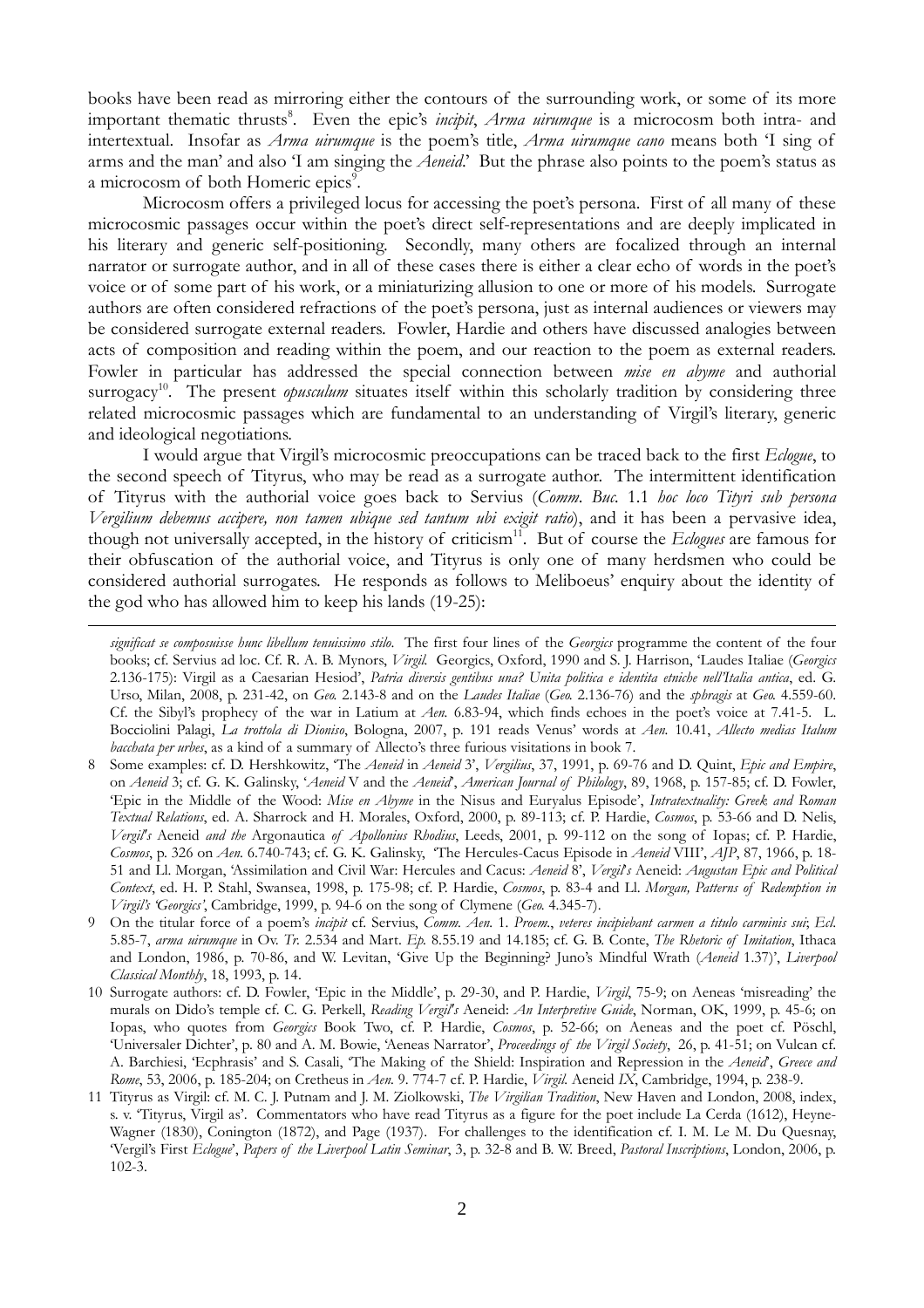Vrbem quam dicunt Romam, Meliboee, putaui stultus ego huic nostrae similem, quo saepe solemus pastores ouium teneros depellere fetus. sic canibus catulos similes, sic matribus haedos noram, sic paruis componere magna solebam. uerum haec tantum alias inter caput extulit urbes quantum lenta solent inter uiburna cupressi.

The city they call Rome, Meliboeus, I thought – stupid me – was like ours here, where we shepherds so often drive the tender young of our flocks. Thus I knew puppies were like dogs, and kids like their dams, thus I was in the habit of comparing great things with small. But this one has reared her head as high among all other cities as cypresses often do among the bending guelder-rose bushes. (tr. Fairclough-Goold, adapted)

Tityrus comes across as charmingly naïve, and the circuitous form and rustic analogies of his response typify the simplicity and nonchalance of the bucolic world at its happiest<sup>12</sup>. He attempts a full-blown simile, but for Pöschl and Rieks, his failure to get beyond the kind of correlative comparison (*tantum ... quantum*) which is the norm in the *Eclogues* comes to express the incomparability of Rome<sup>13</sup>. Perhaps more importantly, with its first words *urbem quam dicunt Romam*, and its comparisons between great and small, Tityrus' speech springs the poem's frame of reference from the green cabinet to the city which impinges on it. This builds on the hints of a wider world already present several lines earlier in *patriae ... patriam* (3-4), and looks forward to the extension of the poem's spatial embrace (both horizontal and vertical) to include earth, sea and sky, and the boundaries of the known world<sup>14</sup>. Tityrus' speech thus indicates one of the poem's central themes, the relationship between the small and hitherto peaceful settlement of the idealized countryside and the expanding reach of the imperial metropolis. This opposition between Rome and the idyll is central to Pöschl's universalizing interpretation of the poem<sup>15</sup>. In short, Tityrus' words figure the first *Eclogue* as a microcosm.

I suggest that Tityrus' speech lends itself to a metapoetic reading. As he enlarges on Rome, he effectively offers three similes, or fledgling similes (*urbem quam dicunt Romam, Meliboee, putaui | [...] huic nostrae similem [...] sic canibus catulos similes, sic matribus haedos | noram*), which since his visit to the city he now sees *– stultus ego –* are inadequate to the task. These are followed by a comment on the practice of composing similes (*sic paruis componere magna solebam*), and finally by the more ambitious simile which comes closer to the mark (*uerum haec tantum alias inter caput extulit urbes | quantum lenta solent inter uiburna cupressi*). The confrontation between Rome and the pastoral idyll, between great and small, necessitates for Tityrus a change in the way pastoral poetry is composed. As Servius observed, the first three similes involve *magnitudinis differentia*, whereas the fourth involves *et generis et magnitudinis differentia*. Rome is of a different order altogether, *nam est sedes deorum*, as Tityrus can now appreciate<sup>16</sup>. All of this has obvious relevance for Virgil writing about recent history and contemporary matters. My claim of a metapoetic reading derives some support from the fact that the Latin word *simile* may carry its technical sense at least as early as  $Cicero<sup>17</sup>$ . Equally the range of meanings of the verb *componere* includes

<sup>12</sup> Servius on 1.19; cf. V. Pöschl, *Die Hirtendichtung Virgils*, Heidelberg, 1964, p. 35 and E. W. Leach, *Vergil's* Eclogues: *Landscapes of Experience*, Ithaca, NY, 1974, p. 124.

<sup>13</sup> Pöschl, *Hirtendichtung*, p. 36; R. Rieks, 'Die Gleichnisse Vergils', *Aufstieg und Niedergang der römischen Welt*, ii 31.2, p. 1051.

<sup>14</sup> Cf. 59-69, Tityrus: *Ante leues ergo pascentur in aethere cerui | et freta destituent nudos in litore piscis, | ante pererratis amborum finibus exsul | aut Ararim Parthus bibet aut Germania Tigrim, | quam nostro illius labatur pectore uultus. |* Meliboeus: *At nos hinc alii sitientis ibimus Afros, | pars Scythiam et rapidum cretae ueniemus Oaxen | et penitus toto diuisos orbe Britannos. | en umquam patrios longo post tempore finis | pauperis et tuguri congestum caespite culmen, | post aliquot, mea regna, uidens mirabor aristas?* 15 Pöschl, *ibidem*.

<sup>16</sup> Servius on 1.22.

<sup>17</sup> OLD s.v. *simile* 2 cites *Rhet. Her.* 2.46, Cic. *Fin*. 3.46, *Or.* 3.163, *Tusc.* 2.13 and Quint. *Inst.* 5.11.34. Cf. H. Lausberg, *Handbook of Literary Rhetoric*, Leiden, p. 200-2 and 377-80, where *simile* is often synonymous with *similitudo* in ancient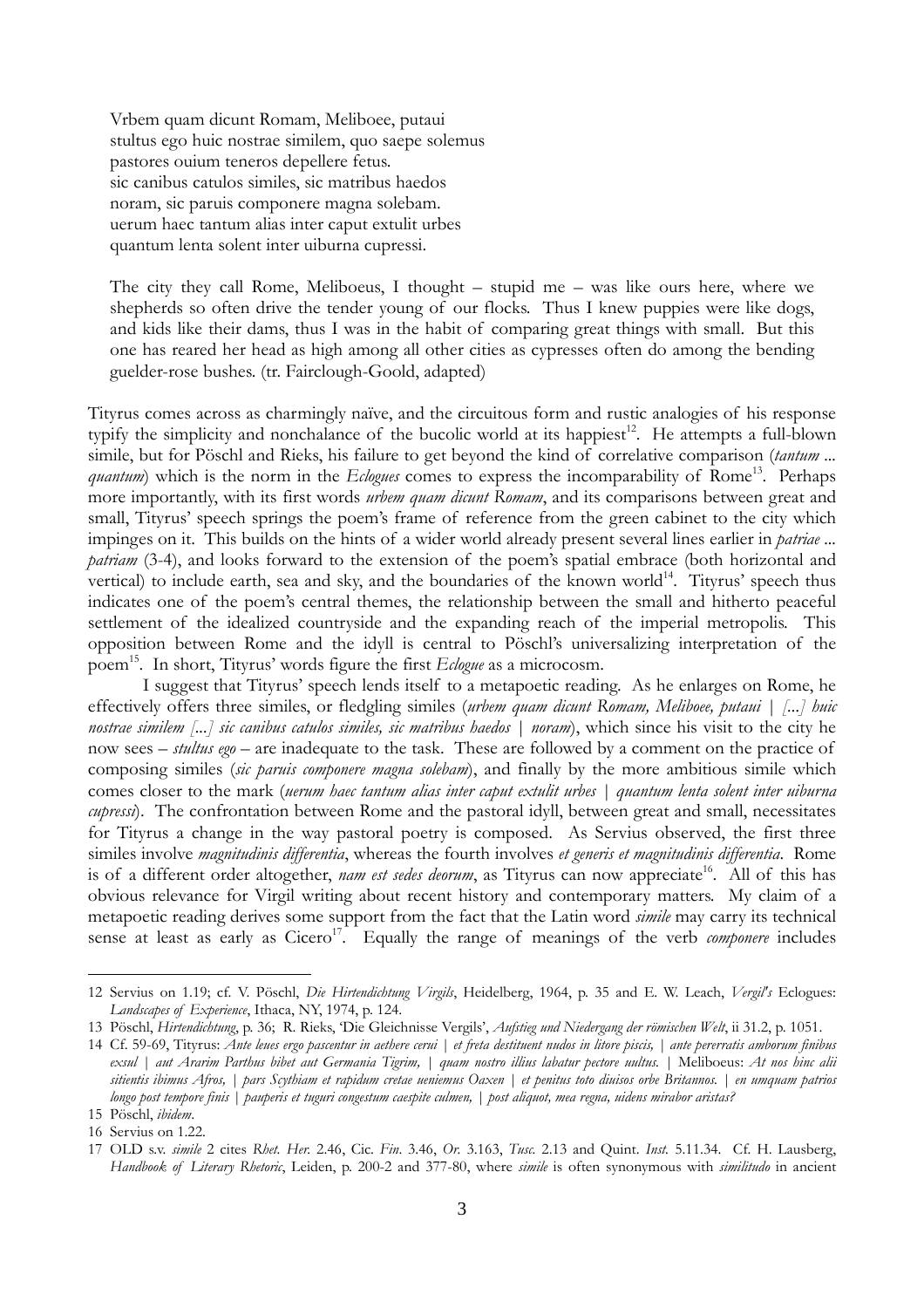'compose' as well as 'compare'<sup>18</sup>. *Paruis componere magna* is a particularly loaded phrase in a collection which thematizes the antithetical relationship between 'grand' and 'humble' genres of poetry, and the subject matter which they may treat<sup>19</sup>. This tension (as I see it) is most apparent in the change of key at the beginning of the fourth *Eclogue*, heralded by the poetological invocation (*Sicelides Musae, paulo maiora canamus!*) and the following lines which plead for the worthiness of pastoral poetry to negotiate consular themes (*non omnis arbusta iuuant humilesque myricae; | si canimus siluas, siluae sint consule dignae*). Such an elevation of pastoral to consular status could also be glossed as *paruis componere magna*. A similar generic tension surfaces in the *recusatio* which begins the sixth *Eclogue*, where the distinction seems to be between martial epic and pastoral. The *recusatio* is intratextually conversant<sup>20</sup> with the beginning of the fourth *Eclogue* (6.1-5):

Prima Syracosio dignata est ludere uersu [~ 4.1 *Sicelides*; 4.3 *dignae*] nostra neque erubuit siluas habitare, Thalea. [~ 4.3 *siluas siluae*; 4.1 *Musae*] cum canerem reges et proelia, Cynthius aurem [~ 4.1 *canamus*; 4.1 *maiora*] uellit, et admonuit: 'Pastorem, Tityre, pinguis [~ 4.1 *maiora*] pascere oportet ouis, deductum dicere carmen.'

My Muse first deigned to sport in Sicilian strains, and blushed not to dwell in the woods. When I was fain to sing of kings and battles, the Cynthian plucked my ear and warned me: "A shepherd, Tityrus, should feed sheep that are fat, but sing a lay fine-spun." (tr. Fairclough-Goold)

Virgil is dramatizing a mandatory regression from martial epic (*reges et proelia*) back to pastoral, and the terms in which the distinction is expressed (*pinguis ... ouis, deductum ... carmen*) also look back to (the same?) Tityrus' comparison of great things with small in the first *Eclogue*<sup>21</sup>. To use Servius' terminology, between martial epic and pastoral, there exists *et magnitudinis et generis differentia*. Thus once again the *Eclogues* are microcosmic in the way that they retrospectively afford a vista onto the epic which Virgil went on to write $22$ .

Turning now from pastoral to the grander genre of didactic epic, my argument for a metapoetic reading of Tityrus' speech gains some retrospective support from Virgil's use of the phrase *si parua licet componere magnis*, an inversion of Tityrus' phrase, in the simile in the fourth book of the *Georgics* which compares the bees to Cyclopes (4.170-7):

ac ueluti lentis Cyclopes fulmina massis cum properant, alii taurinis follibus auras accipiunt redduntque, alii stridentia tingunt aera lacu; gemit impositis incudibus Aetna; illi inter sese magna ui bracchia tollunt in numerum uersantque tenaci forcipe ferrum: non aliter, si parua licet componere magnis, Cecropias innatus apes amor urget habendi

rhetorical texts. Quintilian classifies Tityrus' *canibus catulos* and *matribus haedos* as similes (*Inst*. 5.11.30)*.*

<sup>18</sup> OLD s.v. *compono* 8a cites instances of the verb used to mean composing poetry: Cic. *Mur.* 26; Ov. *Tr.* 5.12.60. For a metapoetic reading of *componere* in an apertural context at *Aen.* 1.274 cf. D. Nelis, 'From didactic to epic', p. 95.

<sup>19</sup> For Latin and Greek parallels to *paruis componere magna* cf. A. Otto, *Die Sprichwörter und sprichwörtlichen Redensarten der Römer*, Leipzig, 1890, § 1008.

<sup>20</sup> D. Nelis, 'From didactic to epic', p. 74, with further references, notes these and other parallels between the fourth and sixth *Eclogues*.

<sup>21</sup> On Virgil's allusion to Callimachus' *Aetia* prologue cf. W. Clausen, 'Callimachus and Latin Poetry', *Greek, Roman and Byzantine Studies*, 5, 1964, p. 181-96; J. Farrell, *Vergil's* Georgics *and the Traditions of Ancient Epic*, Oxford, 1991, p. 295-300; R. F. Thomas, 'Callimachus Back in Rome', *Callimachus*. *Hellenistica Groningana Vol. 1*, ed. M. A. Harder et al., Groningen, 1993, p. 197-215; and A. Cameron, *Callimachus and His Critics*, Princeton, 1995, p. 454-75.

<sup>22</sup> As we have noted there is also allusion to cosmological epic at the beginning of the song of Silenus; cf. *Ecl.* 6.31-40.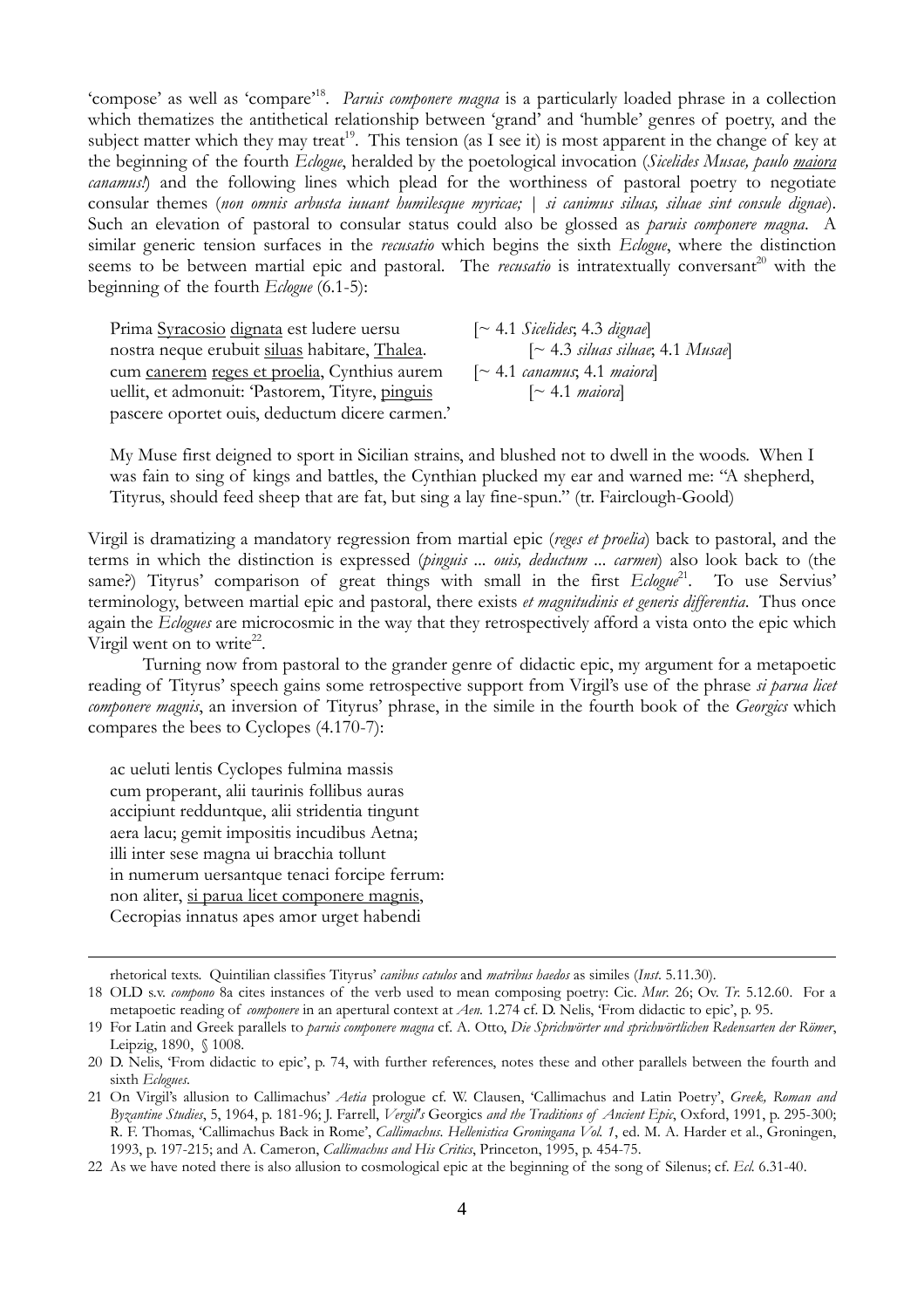munere quamque suo.

And as, when the Cyclopes in haste forge bolts from tough ore, some with oxhide bellows make the blasts come and go, others dip the hissing brass in the lake, while Aetna groans under the anvils laid upon her; they, with mighty force, now one, now another, raise their arms in measured cadence, and turn the iron with gripping tongs – even so, if we may compare small things with great, an inborn love of gain spurs on the Attic bees, each after its own office. (tr. Fairclough-Goold)

Here the phrase is in the poet's voice, and it has explicit poetological force<sup>23</sup>. It is also deeply embedded in a nexus of micro- and macrocosms, which I believe works on three levels.

The first of these is the way in which the hive is a paradigm for the Roman state<sup>24</sup>. The bees' microcosmic status is evident from the opening lines of the book, and there has already been extensive play on the contrast between large and small. As with Tityrus' comparison, this play works both on a stylistic and an ideological level<sup>25</sup>. Virgil draws attention to the microcosm with the phrase *si parua licet componere magnis*, and by comparing the bees' labour with 'the grandest industrial spectacle available to the imagination of Antiquity, the busy forging of Jupiter's thunderbolts<sup>26</sup>.

The second way in which the bees-Cyclopes simile is microcosmic is that it resonates intertextually with the micro- and macrocosmic strategies of Plato's *Republic*. The idea that Virgil's account of apian society owes something to the discussion of the ideal state in Plato's *Republic* is one that has been around at least since Servius; I believe it has much to commend  $it^{27}$ . Plato's Socrates is interested in justice in the soul, and he initiates discussion of the ideal state in order to discern justice 'writ large<sup>28</sup>. As such, the ideal state in the *Republic* is a macrocosm. Thus a shared feature of Plato's macrocosm and Virgil's microcosm is that they are both concerned with government and with social order. But within Plato's macrocosm there is an extended hive metaphor, which, as Adam notes, 'is worked out with unusual completeness, even for Plato<sup>229</sup>. It implicates the hive, the king-bee, and (most prominently) drones<sup>30</sup>. It is ingenious that Plato's macrocosm contains an embedded apian microcosm. I believe that Virgil alludes to this embedded microcosm, first of all by aligning the social organization of his bees with that in Plato's ideal state, and secondly by including a Cyclopean macrocosm within his own apian microcosm. The inversion of Tityrus' *sic paruis componere magna solebam* in the phrase *si parua*

<sup>23</sup> The poet of the *Georgics* styles himself a shepherd at 3.286-7, and invites a unitary reading of both *Eclogues* and *Georgics* in the *sphragis* of the later poem.

<sup>24</sup> Synoptic discussions of this complex issue include J. Griffin, 'The Fourth *Georgic*, Virgil, and Rome', *G&R*, 26, 1979, p. 61-80; D. Nelis, 'The Aristaeus episode and *Aeneid* 1', *From Erudition to Inspiration. A Booklet for Michael. Essays in Honour of M. J. McGann*, Belfast, p. 3-18; and Ll. Morgan, *Patterns of Redemption*. The comparison of bees with humans was of course not a Virgilian innovation; cf. *Il*. 2.87, 12.167; Hes. *Th.* 594ff., *WD* 302-6; Varro, *RR*, 3.16.6; Cic. *Off*. 1.157.

<sup>25</sup> Cf. *Geo*. 4.3-6, 19, 20, 26, 38, 55, 68, 76, 79, 83, and R. F. Thomas, *Virgil*. *Georgics* III-IV, Cambridge, 1982, on 4.6.

<sup>26</sup> R. A. B. Mynors, *Georgics*, p. 280.

<sup>27</sup> Servius on *Geo.* 4.153; cf. J. L. de la Cerda, *P. Virgilii Maronis Bucolica et Georgica*, Lyons, 1612, p. 470, on *Geo*. 4.153, and L. P. Wilkinson, *The* Georgics *of Virgil*, Cambridge, 1969, p. 176. Thomas, *Georgics*, on 4.153-5 ascribes the common features to the ethnographical tradition. I see the following points of contact: communality of offspring and dwelling places at *Geo.* 4.153-4 and Pl. *Resp*. 5.457c-d; *educunt* at *Geo.* 4.163 and education at *Resp.* 2. 376b-412b; guardianship, cf. fu/lakej at *Resp.* 2.374d8 and *Geo.* 4.165 *custodia*; social organization by lot, cf. *Geo*. 4.165 *sorti* with (e.g.) *Resp.* 5.460a8- 10 and 8.557a.

<sup>28</sup> *Resp*. 2.368d-369a.

<sup>29</sup> J. Adam, *The Republic of Plato*, Cambridge, 1902, on 8.554b.

<sup>30</sup> On the apian metaphor in the *Republic* cf. D. Tarrant, 'Imagery in Plato's *Republic*', *Classical Quarterly*, 40, 1946, p. 33-4; A. Pelletier, 'L'image du «frelon» dans la République de Platon', *Revue de philologie, de littérature et d'histoire anciennes*, 22, 1948, p. 131-46; and R. S. Liebert, 'Apian Imagery and the Critique of Poetic Sweetness in Plato's *Republic*', *Transactions of the American Philological Association*, 140, 2010. The Philosopher Kings are encouraged, against their will, to behave like leaders and 'king-bees in a hive' at 7.520b; all other instances of the metaphor are drone-focussed: the oligarchical man at 8.552c (cf. also 554b, 554d); the transition to democracy (555d-559d); at 8.564c the doctor or law-giver, like a good bee-keeper must subdue or eliminate the drones; the transition from democracy to tyranny (564d-567d); the psychic condition of the tyrannical man (9.573a).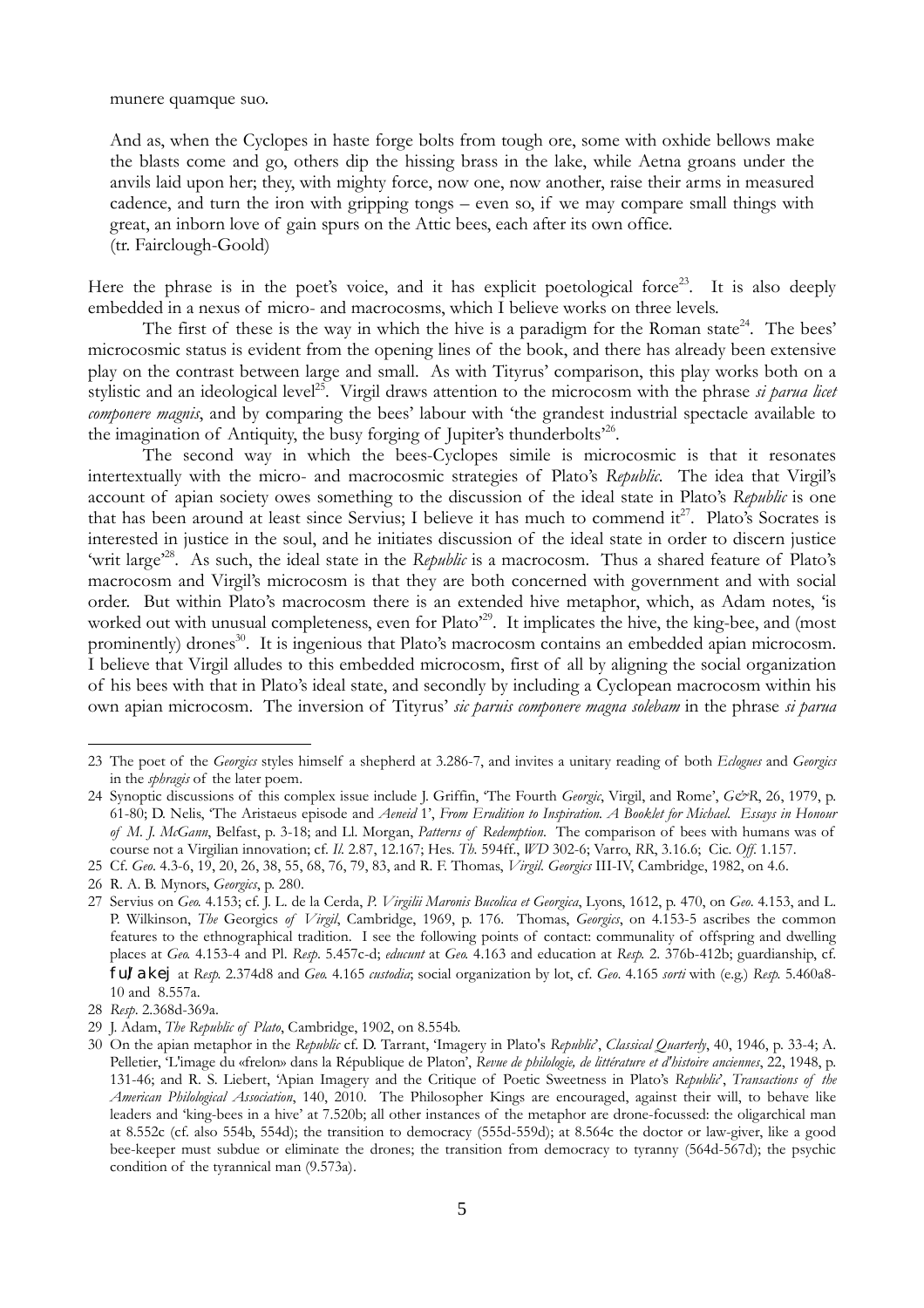*licet componere magnis* points to the double inversion of Plato in the simile in Book Four of the *Georgics*. The significance of the Platonic intertextuality is more difficult to determine. Because Plato's apian metaphor is most sustained with reference to drones, particularly in the discussion of degenerate forms of government in Books Eight and Nine, one might almost say that it is a drone-metaphor with several references to bees (industrious bees, that is) rather than the other way around. This emphasis is conspicuous in light of the favourable comparisons between bees and humans elsewhere in the Platonic corpus<sup>31</sup>. On the one hand this might seem to offer grounds for a 'pessimistic' reading of *Georgics* Book Four: it is possible that even after the *bugonia* has provided a new hive, the persistence of drones may signal a recidivist tendency to social degeneration. On the other hand, Virgil directly addresses the threat posed by drones in the *Georgics* (4.244 *immunisque sedens aliena ad pabula fucus*), and it is significant that the bees have mechanisms to suppress them (4.167-8 *aut agmine facto | ignavum fucos pecus a praesepibus arcent*).

The third microcosmic level in the bees-Cyclopes simile is also intertextual. Here Virgil looks back, by means of window-allusion, to Homer's *Odyssey* through Callimachus' *Hymn to Artemis*. His intertextual juxtaposition of a grand epic with a smaller one could reasonably be described as *parua componere magnis* (or vice versa). Joseph Farrell has admirably exposed the allusive subtlety of the passage<sup>32</sup>. Its closest model is evidently the scene in Callimachus' hymn where Artemis finds the Cyclopes toiling away at a me¢ga eãrgon (*Hymn* 3.46-61):

auåqi de£ Ku¢klwpaj meteki¢aqe: tou£j me£n eãtetme nh¢s% eni£ Lipa¢r\$ (Lipa¢rh ne¢on, a¦lla£ to¢t' eãsken ouãnoma¢ oi¥ Meligouni¢j) e¦p' aãkmosin ¥Hfai¢stoio e¥stao¢taj peri£ mu¢dron: e¦pei¢geto ga£r me¢ga eãrgon: i¥ppei¢hn tetu¢konto Poseida¢wni poti¢strhn. 50 ai¥ nu¢mfai d' eãddeisan, oàpwj iãdon ai¦na£ pe¢lwra prho¢sin ¦Ossai¢oisin e¦oiko¢ta, pa¤si d' u¥p' o¦fru¢n fa¢ea mouno¢glhna sa¢kei iãsa tetraboei¢ deino£n u¥poglau¢ssonta) kai£ o¥ppo¢te dou¤pon aãkousan aãkmonoj h¦xh¢santoj e¦pi£ me¢ga poulu¢ t' aãhma 55 fusa¢wn au¦tw¤n te baru£n sto¢non: auåe ga£r Aiãtnh, auåe de£ Trinakri¢h Sikanw¤n eàdoj, auåe de£ gei¢twn ¦Itali¢h, mega¢lhn de£ boh£n e¦pi£ Ku¢rnoj a¦u+¢tei, euåq' oiàge r¥aisth¤raj a¦eira¢menoi u¥pe£r wãmwn hä xalko£n zei¢onta kamino¢qen h¦e£ si¢dhron 60 a¦mboladi£j tetu¢pontej e¦pi£ me¢ga muxqi¢sseian.

And straightaway she went to visit the Cyclopes. Them she found on the isle of Lipara – Lipara in later times, but back then its name was Meligunis – at the anvils of Hephaestus, standing round a molten mass of iron. For a great work was being hastened on: they fashioned a horsetrough for Poseidon. And the nymphs were frightened when they saw the terrible monsters that resembled the crags of Ossa: all had single eyes beneath their brows, like a shield of fourfold hide for size, glaring terribly from under; and when they heard the din of the anvil echoing loudly, and the great blast of the bellows and the heavy groaning of the Cyclopes themselves. For Aetna cried aloud, and Trinacia cried, the seat of the Sicanians, their neighbour Italy cried, and Cyrnos added a mighty cry too, when they lifted their hammers above their shoulder and smote with rhythmic swing the bronze glowing from the furnace of iron, labouring greatly. (tr. A. W. Mair, slightly updated)

<sup>31</sup> R. S. Liebert, *ibidem*, cites *Meno* 72b *Phd*. 82b and *Pol*. 301e.

<sup>32</sup> The present paragraph is much indebted to J. Farrell, *Vergil*'*s* Georgics, p. 243-5.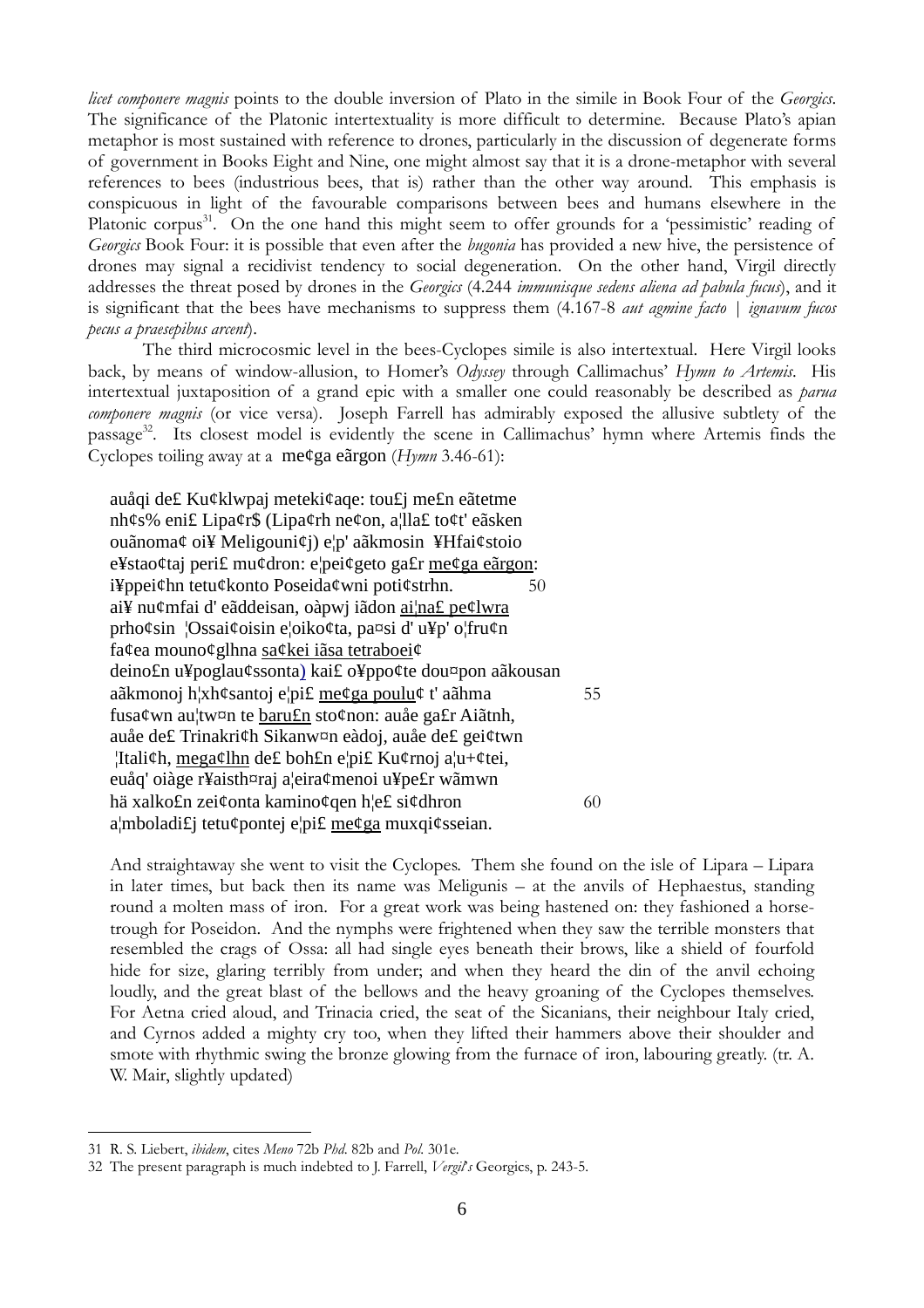There is extensive play on great and small in this hymn, especially in the passage quoted. Artemis' nymphs take fright at the terrifying size and din of the whole scene (note the preponderance of words indicating great size, great din etc., underlined), but Artemis herself, though still little, is not cowed<sup>33</sup>. The Cyclopes' me¢ga eãrgon turns out to be nothing grander than a horse-trough for Poseidon. Bornmann and Casali have ascribed metapoetic significance to the deflationary tone of poti¢strhn in line 50, and to the asymmetrical abruptness with which the *hoplopoia* is finally concluded<sup>34</sup>. Callimachus alludes in this passage to the blinding of Polyphemus in Book Nine of the *Odyssey*<sup>35</sup>. Virgil in turn alludes both to Callimachus and through him to Homer<sup>36</sup>. The window-allusion thus directs the reader from a small-scale example of Hellenistic epos back to a grander one. This may be read as closely related to the increasing density of Homeric allusion in the *Georgics*, as the poem proceeds, particularly in Book Four<sup>37</sup>.

I would argue that the *Georgics* simile builds on Tityrus' phrase from the *Eclogues* to look forward to the *Aeneid*<sup>38</sup>. Each of the three microcosmic levels in the simile reflects a transition from small to large. His bees pass along a similar trajectory. The first (not especially marked) reference to bees comes in the first *Eclogue*, in Meliboeus' idealized vignette of the pastoral idyll which Tityrus may continue to enjoy (54), while Meliboeus himself must migrate to the boundaries of the empire (64-8). In the *Georgics*, as we have seen, the bees have grander significance. Then there are various ways in which the heroic pursuits of the bees in *Georgics* Book Four prefigure the *Aeneid*, not least the fact that four of the main peoples in the later poem are compared to bees, in language that persistently echoes, sometimes very closely, the bees of *Georgics* Four<sup>39</sup>. This can only corroborate allegorical readings of the bees in the *Georgics*. But our bees-Cyclopes simile in particular is repeated almost verbatim in Book Eight of the *Aeneid*<sup>40</sup>. This implies a significant relationship between the three passages which I discuss, Tityrus' speech, the simile, and the shield of Aeneas. Let us now turn to Book Eight of the *Aeneid*.

As Vulcan prepares to fashion armour for Aeneas, he orders the Cyclopes to interrupt their work on Jupiter's thunderbolt with the following words (8.439-41):

'tollite cuncta' inquit 'coeptosque auferte labores, Aetnaei Cyclopes, et huc aduertite mentem: arma acri facienda uiro.

"Away with all!" he cries. "Remove the tasks you have begun, Cyclopes of Aetna, and turn your thoughts to this! Arms for a brave warrior you must make.... (tr. Fairclough-Goold)

The mandate to craft arms for Aeneas, *arma acri facienda uiro*, can hardly fail to recall the poem's *incipit*, with all its titular force<sup>41</sup>. As such the shield may be read as a kind of surrogate *Aeneid*, and Vulcan as a

<sup>33</sup> Cf. *Hymn* 3.72-80, which leads into Artemis' bold address to the Cyclopes.

<sup>34</sup> F. Bornmann, *Callimachi Hymnus in Dianam*, Florence, 1964, p. 29, 44, and S. Casali, 'The Making of the Shield', p. 199- 200.

<sup>35</sup> *Od.* 9.389-93, pa¢nta de¢ oi¥ ble¢far' a¦mfi£ kai£ o¦fru¢aj euâsen a¦u+tmh£ | glh¢nhj kaiome¢nhj: sfarageu¤nto de¢ oi¥ puri£ r¥i¢zai. | **w¥j d' oàt' a¦nh£r xalkeu£j pe¢lekun me¢gan h¦e£ ske¢parnon | ei¦n uàdati yuxr%= ba¢pt\$ mega¢la i¦a¢xonta | farma¢sswn:**

<sup>36</sup> Cf. J. Farrell, *Vergil's* Georgics, p. 244: 'Vergil carefully alludes to the element that Callimachus borrows from Homer (*alii stridentia tingunt | aera lacu* 172-173). By doing so, he discloses the literary history of the motif.'

<sup>37</sup> On this phenomenon cf. J. Farrell, *Vergil's* Georgics, Ch. 6, and Ll. Morgan, *Patterns of Redemption*.

<sup>38</sup> On the idea of the *Georgics* as a transitional poem cf. n. 1, above, especially D. Nelis, 'From didactic to epic'.

<sup>39</sup> Carthaginians at 1.430-436; Romans at 6.707-9; Trojans at 7.64-7; and Latins at 12.587-92.

<sup>40</sup> The simile from *Geo.* 4 is repeated almost verbatim at *Aen*. 8.449-53, but the whole episode which concludes with these lines (416-453) also reworks the passages quoted from Callimachus' *Hymn to Artemis* and *Odyssey* 9, as well as *Il*. 18.372- 89, Hes. *Theog*. 140, Apoll. *Arg.* 1.730-4, and Lucr. *DRN* 6.246-378; cf. S. Casali, 'The Making of the Shield', p. 197-203.

<sup>41</sup> Virgil also uses *labor* (~ *labores*, *Aen.* 8.439) of his own poetic endeavour at *Ecl.* 10.1, *Geo*. 2.39, 3.288, 4.6, 116; and the metapoetic resonance of *mens* (*Aen*. 8.440) is a lynch-pin of D. Fowler's argument ('Epic in the Middle', p. 99) for Nisus as a surrogate author (*Aen.* 9.187).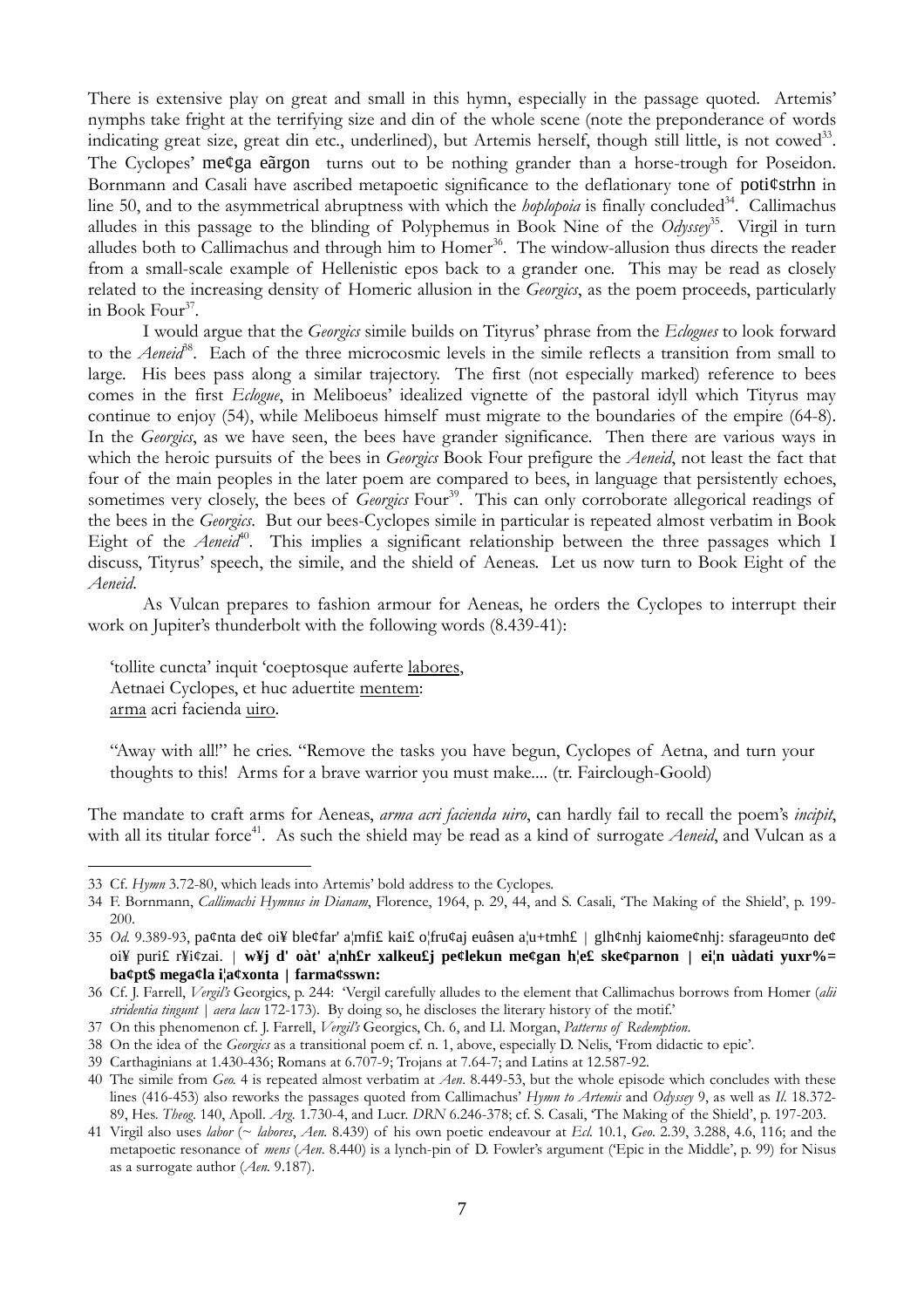surrogate Virgil<sup>42</sup>. The shield has Augustus' Actian victory at its centre (675 *in medio*), and in a later panel Augustus surveying the triumphal procession from the temple of Palatine Apollo (720). Thus the shield may be read as a fulfilment of Virgil's pledge in the proem of *Georgics* Book Three to compose an epic poem on the exploits of the princeps, with Caesar in the middle (16 *in medio mihi Caesar erit templumque tenebit*) <sup>43</sup>. But if the shield is a surrogate *Aeneid*, it is a miniature one, and in fact there are numerous other ways in which the shield is microcosmic. It is one shield to counter all the Latin enemies' weapons (8.447-8 *ingentem clipeum informant, unum omnia contra | tela Latinorum*); in this respect it coheres with the synecdochic schema of one-for-all, which is one of the *Aeneid*'s fundamental structuring principles, and also a microcosmic pattern<sup>44</sup>. But metapoetically speaking, it is also *unum omnia contra* in the sense that it reworks and subsumes an impressive range of intertextual models, which are themselves microcosms. This is true of the *Aeneid* in general, but of the shield in particular.

*Si parua licet componere magnis*, it is modelled on Homer's shield of *Achilles*, which Hardie, following the ancient scholia, has discussed as an *imago mundi*, and which is also in some respects a *mise en abyme* of the *Iliad*<sup>45</sup>. Another of its models is Jason's cloak in the *Argonautica*, which is itself a stylistic and thematic *mise en abyme* of Apollonius' epic, and which the ancient scholiasts also read as a cosmological allegory<sup>46</sup>. As we have noted, it is a recapitulation of the *Annales* of Ennius: it begins with Romulus and Remus, proceeds chronologically (629 *in ordine*), and the part of its historical content which is narrated to us extends to the poet's own day. The shield's Ennianism, its annalistic mode, reflects for Barchiesi 'a kind of antagonistic poetics, a road not taken<sup>47</sup>. There is, then, (to return once again to Servius' analysis of Tityrus' speech) *et magnitudinis et generis differentia* between the shield, a miniature *Aeneid*, and the *Aeneid* itself.

Coterminous with the (updated) temporal expanse of Ennius' *Annales* the shield is an elliptical précis of Roman history, but what exactly is depicted on it? Let us examine how it is introduced (624- 9):

tum leuis ocreas electro auroque recocto, hastamque et clipei non enarrabile textum. illic res Italas Romanorumque triumphos haud uatum ignarus uenturique inscius aeui fecerat ignipotens, illic genus omne futurae stirpis ab Ascanio pugnataque in ordine bella.

...then the smooth greaves of electrum and refined gold, the spear, and the shield's ineffable (?) fabric. There the story of Italy and the triumphs of Rome had the Lord of Fire fashioned, not unversed in prophecy or unknowing of the age to come; there, every generation of the stock to spring from Ascanius, and the wars they fought in their sequence. (tr. Fairclough-Goold)

The phrase *non* **<sup>e</sup>***narrabile textum* suggests that there is more on the shield than can be **fully** narrated, and that the panels which follow this introduction represent selections. This view is supported by Virgil's own description of the shield: he tells us that Vulcan had fashioned on it *genus* **omne** *futurae* | *stirpis ab Ascanio*. The words *genus omne* figure the shield as an icon of infinity, of the *imperium sine fine* which Jupiter prophesied in Book One (279). Its literary aesthetic seems identical to the Callimacheanism of Cornelius Nepos, as praised by Catullus in his first and programmatic poem (5-7

<sup>42</sup> Cf. S. Casali, 'The Making of the Shield', p. 200.

<sup>43</sup> This is only one possible view; on the fulfilment of Virgil's pledge in the proem to *Geo*. 3 cf. D. Nelis, 'From didactic to epic', with further references.

<sup>44</sup> Cf. P. Hardie, *Epic Successors*, p. 27-32.

<sup>45</sup> P. Hardie, 'Imago Mundi: Cosmological and Ideological Aspects of the *Shield of Achilles*', *Journal of Hellenic Studies*, 105, 1985, p. 11-31; *id.*, *Cosmos*, Ch. 8; and O. Taplin, 'The Shield of Achilles within the *Iliad*', *G&R*, 27, p. 1-21.

<sup>46</sup> Apoll. *Arg.* 1.730-68; cf. D. Nelis, Aeneid *and* Argonautica, p. 345-59 and S. Goldhill, *The Poet's Voice*, Cambridge, 1991, p. 308-11.

<sup>47</sup> A. Barchiesi, 'Ecphrasis', p. 275; on the shield's Ennianism cf. also D. Nelis, 'From didactic to epic', p. 92.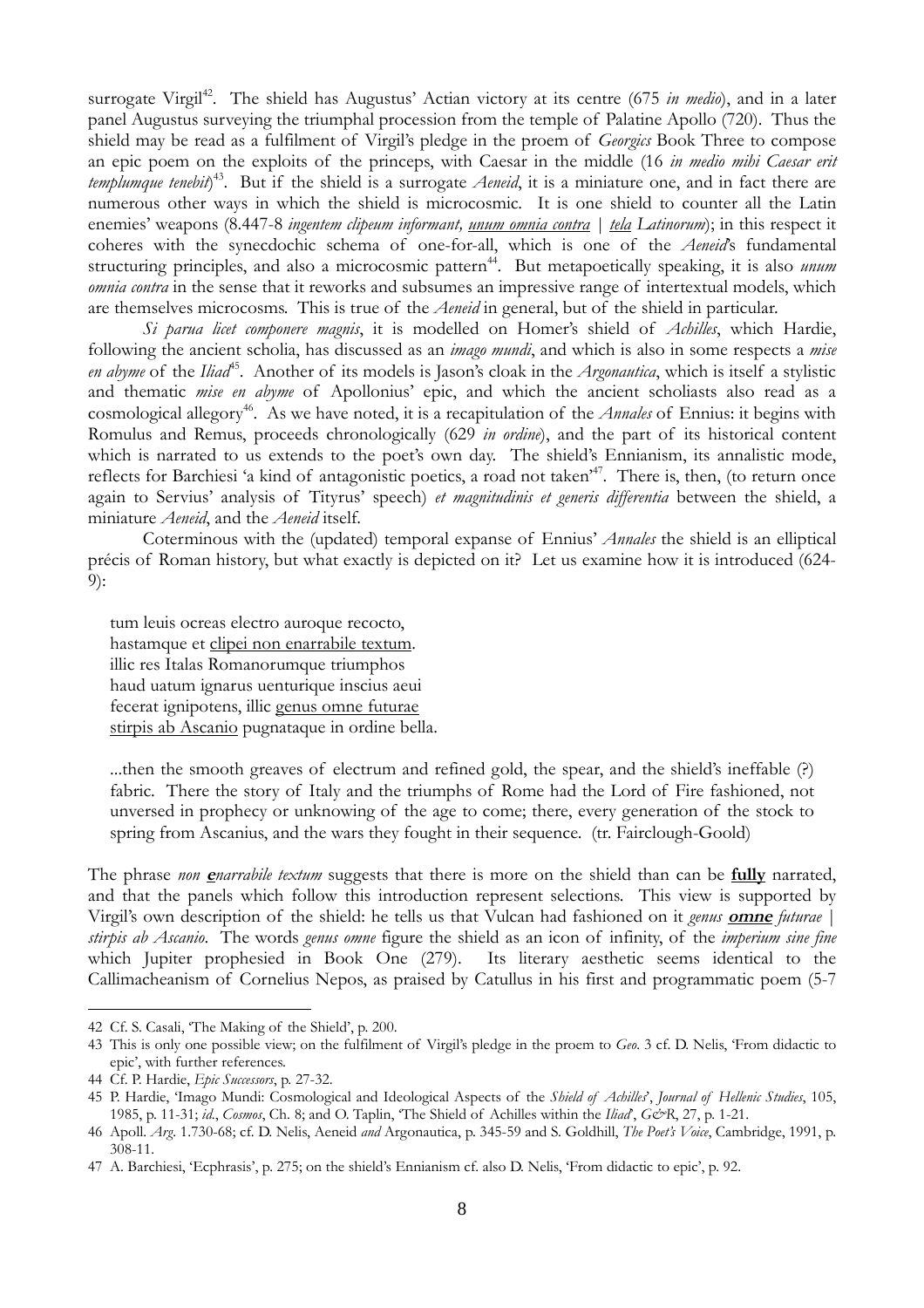*iam tum, cum ausus es unus Italorum | omne aeuum tribus explicare cartis | doctis, Iuppiter, et laboriosis*), the difference being that Virgil's shield encompasses the future as well as the past<sup>48</sup>. Through Vulcan's divine artistry, Virgil represents himself as a universal poet, as a poet of infinity.

One of Dällenbach's categories of *mise en abyme* is the presence within a work of 'repeated' or 'infinite' duplication. He illustrates this with a quotation from Derrida. 'When one can read a book within the book, an origin within the origin, a centre within the centre, this leads us into an abyss [abîme], a bottomless and infinite duplication'49. There are several examples of this on the shield of Aeneas, which point once again to its status as an icon of infinity. First, on the shield which has come down from heaven (608-9), Vulcan had devised shields fallen from heaven (664-5 *lapsa ancilia caelo | extuderat*). Secondly, Alexander McKay has argued that all the locations mentioned on the shield are to be found along the route of the *pompa triumphalis*<sup>50</sup>. And the shield depicted, we are told, *res Italas Romanorumque triumphos* (626). So if the series of tableaux on the shield points to a triumphal parade, then Augustus' triple triumph (714-28) is a triumph within a triumph. Further layers of recursion emerge when the reader looks at Aeneas looking at a shield which depicts Augustus reviewing gifts, perhaps including shields (721-2 *dona recognoscit populorum aptatque superbis | postibus*) <sup>51</sup>. We are in a microcosmic hall of mirrors.

Now that we have followed an intratextual line from small to large, and from the beginning to (not quite) the end, it is time to draw some conclusions. Virgil's self-representations are rarely direct, and even those that appear to be so are intensely stylized and metaliterary. It is impossible to draw any distinctions between what might be autobiographical and what is a literary motif. So while most readers would find it highly unlikely that he had planned out his poetic career at the time of writing the *Eclogues*, the composition of a long epic poem about *reges et proelia* was clearly on the horizon of the metafictional persona which we can glimpse behind Tityrus, indeed when he is at his most recusational and Callimachean. It is certainly true that my argument depends heavily on a retrospective reading; but Virgil too was a retrospective reader as well as a retrospective poet, and the intratextual cues between the three passages which I have discussed invite a unitary reading of the tripartite corpus. Under the guise of Tityrus (*Tityri sub persona*) Virgil uses the microcosmic analogy to thematize the relationship between small and grand genres of poetry, and to explore how humble pastoral may comprehend Rome and the universal. As ever, genre and ideology are in close dialogue with one another. This is no less true of the *Georgics*, where Virgil harks back to Tityrus, and retains his preoccupations with the relationship between small and large. In the bees-Cyclopes simile he alludes to models which themselves thematize this relationship, some of which have extensive political import. If the microcosmic patterns of *Georgics* Book Four seemed vertiginous, those in Book Eight of the *Aeneid* are more complex still. Here Virgil uses microcosmic tropes (especially different levels of *mise en abyme*) to accord the shield of Aeneas a privileged status within the epic, to indicate his subordination of the entire epic tradition, and to figure himself as a poet of infinity. Virgil's use of microcosm allows us to perceive his generic ascent from small to large, from pastoral through didactic to the composition of an epic that would rival all its predecessors, and that served as a model for all its successors. His persona is literary and metaliterary, and his concerns are universal<sup>52</sup>.

<sup>48</sup> The augmentor of the Servian commentary envisaged as infinite the temporal span of the poem which Virgil promises in the proem to *Georgics* Book Three. On *Geo*. 3.48 *Tithoni prima quot abest ab origine Caesar* he comments: *ab infinito infinitum, quia Tithoni origo non potest comprehendi*. For D. Nelis, 'From didactic to epic', p. 88, this places Caesar *in medio* in an additional sense. Auden's poem, *Secondary Epic*, offers a relevant and insightful reading of Virgil's shield.

<sup>49</sup> Cf. J. Derrida, *De la grammatologie*, Paris, *Minuit*, 1967, p. 437, 'quand on peut lire un livre dans le livre, une origine dans l'origine, un centre dans le centre, c'est l'abîme, le sans-fond du redoublement infini.' (Eng. tr. B. Johnson, London, 1981.)

<sup>50</sup> A. G. McKay, '*Non enarrabile textum?* The Shield of Aeneas and the Triple Triumph in 29 BC (*Aen.* 8.630-728)', *Virgil's* Aeneid: *Augustan Epic and Political Context*, ed. H. P. Stahl, Swansea, 1998, p. 199-222.

<sup>51</sup> A. Barchiesi, 'Ecphrasis', p. 276: "The 'gifts' to be affixed to the doorposts would be, typically, shields". Cf. also M. C. J. Putnam, *Virgil*'*s Epic Designs: Ekphrasis in the* Aeneid, New Haven and London, 1998, p. 119-88.

<sup>52</sup> I extend my warmest thanks to the following for their generous and enriching responses to earlier incarnations of the ideas presented here: S. Alexander, F. Budelmann, A. Dale, P. Hardie, D. Kennedy, R. S. Liebert, M. Marshall, and D. O'Rourke.